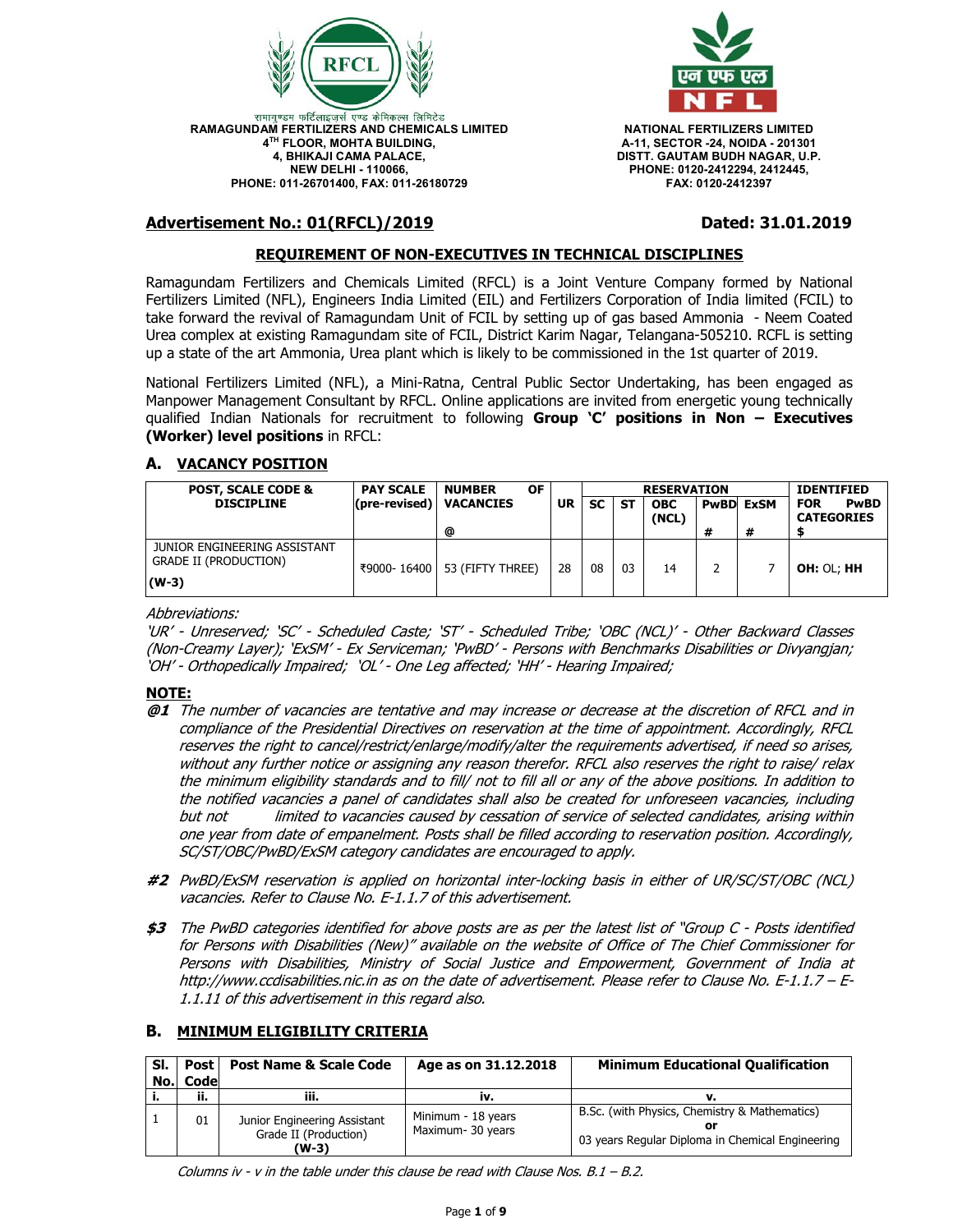## **1. AGE LIMIT (Column iv)**

Maximum age limit is for 'General' category candidates. For relaxation in age criteria applicable to SC/ST/OBC/PwBD/ExSM category candidates, refer to Clause Nos. E-3.3.3 – E-3.3.7 of this advertisement.

## **2. MINIMUM EDUCATION QUALIFICATION (Column v)**

- a. Educational Qualification should be on full time regular basis from University/Institute recognized by UGC/AICTE/State Technical Board/appropriate Statutory Authority, with minimum 50% marks in aggregate for General and OBC candidates and 45% for SC/ST/PwBD candidates against reserved positions.
- b. Educational Qualification acquired through Part-Time/Correspondence/Distance Learning/Online/Evening Classes mode shall render the candidate ineligible.
- c. Diploma under recognized lateral entry scheme {Class XII (Sc.) admitted in 2nd year of Diploma Course} shall also be considered eligible subject to meeting prescribed percentage of marks on the basis of aggregate of 04 semesters in the Diploma course.
- d. Candidates possessing higher technical/professional qualifications such as Degree in Engineering, MSc etc., in the relevant field/discipline will also be considered eligible for recruitment for advertised posts without having the basic minimum required qualification of Diploma in Engineering/Graduation.
- e. **Diploma in Engineering / Graduation should be in relevant field as mentioned in column v. of Table in Clause B. No claim of possession of a qualification equivalent to prescribed qualification shall be entertained.**
- f. The date of declaration of result/issuance of final marks-sheet or passing Certificate, whichever is earlier, shall be deemed to be the date of acquiring minimum educational qualification and there shall be no relaxation on this account.
- g. Minimum percentage of marks in the minimum educational qualification as indicated above shall be aggregate of all semesters/years to be calculated taking average of all semesters/years, irrespective of the weightage given to any particular semester/year by the Institute/University.
- h. Wherever CGPA/OGPA or letter grade in a Diploma is awarded; equivalent percentage of marks should be indicated in the online application form as per norms adopted by the University/Institute. Where no norms have been specified, the CGPA/OGPA will be presumed to have been provided on a 10 point scale. Candidates would be required to provide CGPA to Percentage conversion formula of their Institute/University at the time of document verification, if shortlisted.

# **C. DATE OF RECKONING ELIGIBILITY CRITERIA**

The cut-off date for meeting age criterion and possession of minimum educational qualification shall be **31.12.2018** and will remain unchanged irrespective of any reason whatsoever.

## **D. PAY PACKAGE**

RFCL offers one of the best pay packages in the Fertilizers industry. Pay scales are under revision w.e.f. 01.01.2017. Selected candidates will be placed at the minimum Basic Pay in pay scale indicated for each post. Besides Basic Pay, candidates will also be paid Industrial Dearness Allowance, House Rent Allowance / Company Accommodation and will also be entitled for other perquisites & allowances /benefits such as Leave Encashment, Medical Facilities, Performance Related Pay, Contributory Provident Fund, Gratuity, Contributory Superannuation Benefit Fund Scheme, Group Personal Accident Insurance, other welfare schemes etc. as per Company rules in force from time to time.

## **E. RESERVATION/CONCESSIONS/RELAXATIONS**

## **1. RESERVATION**

- 1.1 Reservation for SC/ST/OBC(NCL) categories will be provided as per the prescribed percentage for recruitment applicable to the State in which Unit is located.
- 1.2 Category {General/SC/ST/OBC/PwBD} once submitted will not be changed and no benefit of other category will be admissible later on. Blank proforma of certificates for SC/ST/OBC/PwBD is available under the head "Careers" on www.nationalfertilizers.com for convenience of the candidates.
- 1.3 Category {SC/ST/OBC (NCL)/PwD} once submitted will not be changed and no benefit of other category will be admissible later on.
- 1.4 SC/ST/OBC/PwBD candidates can be considered under general standard of merit against the un-reserved posts provided no relaxation in age, minimum educational qualification marks etc. is availed of/extended to them. Thus, candidates availing relaxation will be considered against reserved positions, irrespective of their position in select list (in order of merit within their category).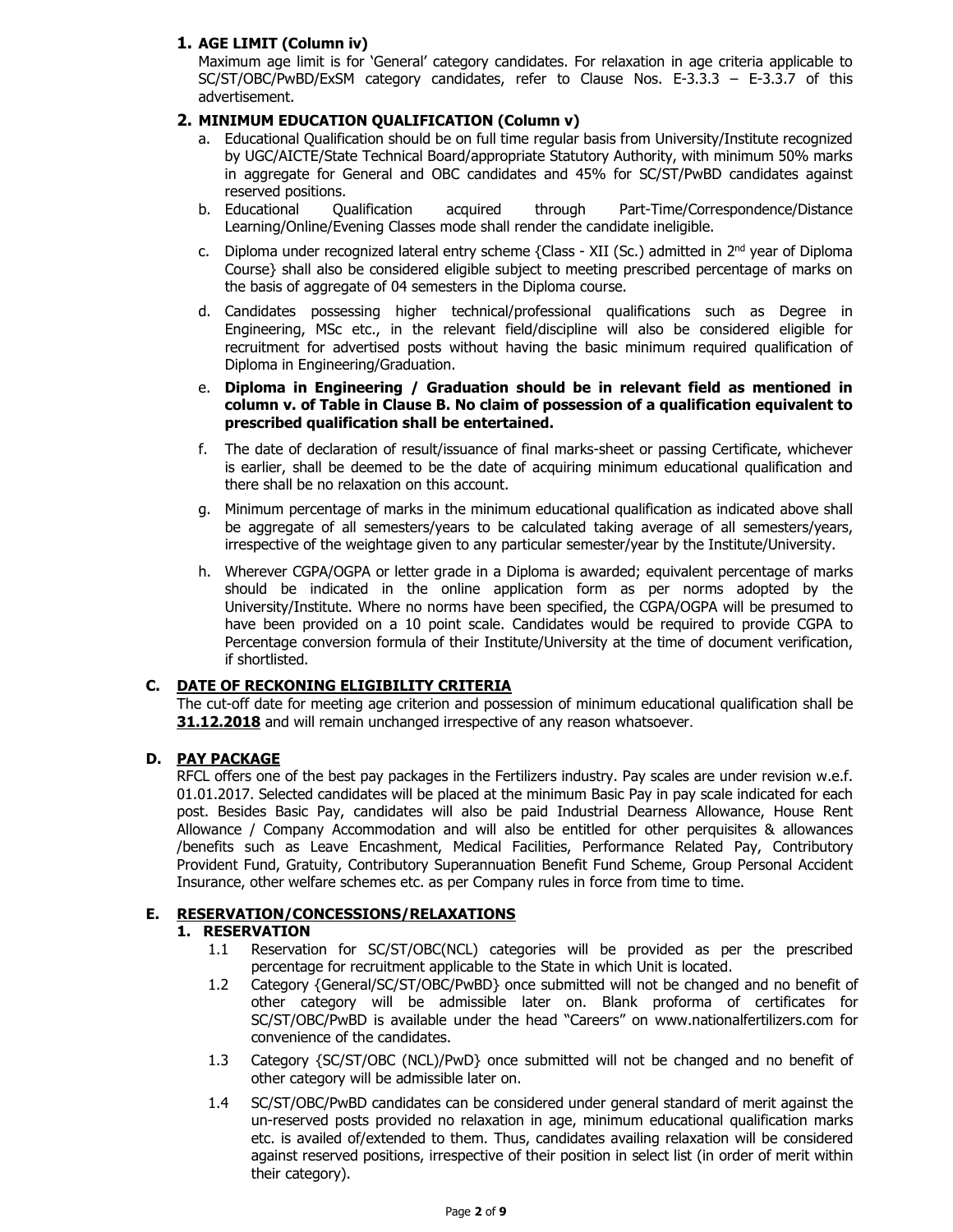- 1.5 **For claiming relaxation, the reserved category candidates should submit copy of Caste/PwBD certificate(s), in the Proforma prescribed by Govt. of India, issued by the Competent Authority, alongwith application form. If the certificate has been issued in a language other than English/Rajbhasha (Hindi), the candidates should submit a self- certified translated copy of the same either in English or Rajbhasha (Hindi).**
- 1.6 Candidates belonging to OBC category but falling in creamy layer are not entitled to OBC reservation benefits. Accordingly such candidates may choose to apply against the 'UR' positions provided they meet the age criteria applicable to General category candidates and indicate their category as "General". Only those communities that are mentioned in the common list of OBC notified by Government of India shall be treated as OBC for the purpose of reservation for employment under Central Government. Relevant list can be viewed at http://www.ncbc.nic.in. Accordingly, **for claiming the benefit of OBC (NCL) category, candidate should submit & shall subsequently produce his latest caste certificate in the proforma prescribed by Government of India, applicable for purpose of reservation in appointment to posts under Govt. of India/Central Government /Public Sector Undertaking**, as contained in DOPT Memo No.36036/2/2013-Estt/(Res.) dated 30.05.2014 from a Competent Authority **issued in the year 2018**. Such certificate should specifically state the candidate does not belong to the persons/sections (creamy layer) as mentioned in column 3 of the schedule to the Department of Personnel & Training, Government of India OM No. 36012/22/93-Estt.(SCT) dated 08.09.1993 and modifications issued vide OM No. 36033/1/2013-Estt.(Res.) dated 13.09.2017. Further the OBC (NCL) candidates will have to give a self-declaration, at the time of documents verification indicating that they belong to OBC (NCL).
- 1.7 Reservation for PwBD and /or ExSM / Dependent of those killed or disabled in action shall be applied on horizontal inter-locking reservation system basis as per Government of India guidelines. Numbers specified for PwBD/ExSM in Clause A of this advertisement are not distinct & shall be adjusted against the numbers specified in the relevant categories i.e. UR/SC/ST/OBC(NCL). PwBD and ExSM candidates, if found suitable, will be considered against reserved vacancy irrespective of their position in the Merit List (in order of merit within the category) on horizontal reservation policy.
- 1.8 Candidates belonging to PwBD category shall be considered only against the identified posts.
- 1.9 Under section 34 of "The Rights of Persons with Disabilities Act, 2016", persons with benchmark disabilities are eligible for reservation. The reserved categories of disabilities mentioned under this Act are namely (a) Blindness and low vision; (b) deaf and hard of hearing; (c) locomotor disability including cerebral palsy. leprosy cured, dwarfism, acid attack victims and muscular dystrophy; (d) autism, intellectual disability, specific learning disability and mental illness; (e) multiple disabilities from amongst persons under clauses (a) to (d) including deaf-blindness in the posts identified for each disabilities. It may be noted that definition of the above specified disabilities will be as per "THE RIGHTS OF PERSONS WITH DISABILITIES ACT, 2016".
- 1.10 Section 2(r) of The Rights of Persons with Disabilities Act 2016, defines "person with benchmark disability" means a person with not less than 40% of a specified disability where specified disability has not been defined in measurable terms and includes a person with disability where specified disability has been defined in measurable terms as certified by the certifying authority. Accordingly, a person with a specified disability listed in the schedule but not covered under Section 34(1), if certified by a certifying officer as a person with disability of 40% or above, in terms of provisions 7 of the Rights of Persons with Disabilities Act, 2016 shall be allowed concessions/relaxations available to PwBDs as mentioned in this advertisement and will be considered against unreserved vacancies. Further, those candidates, who want to avail of benefit of reservation, are required to submit a Disability Certificate issued by Competent Authority as per the Rights of Persons with Disabilities Rules, 2017, failing which their candidature as PwBD candidates will not be considered. If the certificate has been issued in a language other than English/Rajbhasha (Hindi), the candidates should submit a self- certified translated copy of the same either in English or Rajbhasha (Hindi).
- 1.11 Persons with Benchmark Disabilities must be capable of performing the task assigned to them/take instructions using suitable aids and appliances.

#### **2. CONCESSIONS**

2.1 SC/ST/PwBD/ExSM candidates are exempted from payment of application fee.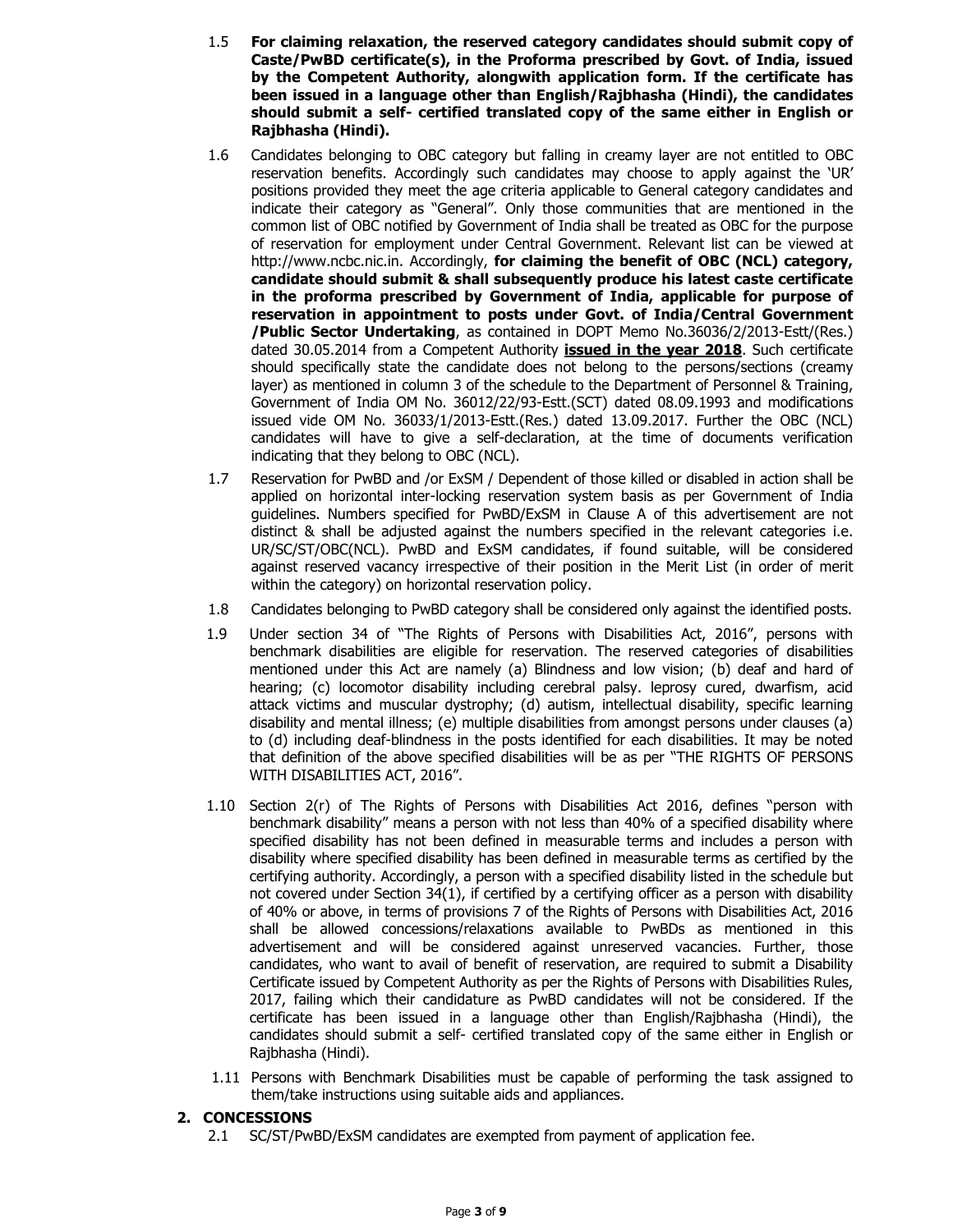## **3. RELAXATIONS**

- 3.1 The minimum qualifying marks in eligibility minimum educational qualification for SC/ST/PwBD candidates will be relaxed by 05% i.e. 45% instead of 50% against reserved positions. Accordingly, SC/ST/PwBD category candidates are encouraged to apply.
- 3.2 Relaxation in age will be allowed upto 05 (five) years for SC/ST and 03 (three) years for OBC (NCL) candidates considered against reserved positions. Relaxation to ExSM/Dependent of those killed or disabled in action will be allowed as per Government of India guidelines.
- 3.3 "UR" PwBD candidates will be allowed age-relaxation upto 10 years, upto 15 years for "SC/ST" PwBD and upto 13 years for "OBC (NCL)" PwBD candidates, if considered against reserved positions. However, a PwBD candidate availing of only age relaxation will be entitled to be first considered against a unreserved post, in order of merit in the select list, before being considered against a reserved post.
- 3.4 Upper age is relaxed by 05 (five) years for the candidates who had ordinarily been domiciled in the state of Jammu & Kashmir from 01.01.1980 to 31.12.1989.
- 3.5 An ExSM, who has put in not less than 06 months continuous service in Armed Forces, shall be allowed to deduct the period of Armed Forces service from his actual age which shall be his resultant age. The resultant age shall not exceed the prescribed maximum age by more than 03 yrs (08 yrs for disabled Defense services personnel belonging to SC/ST).
- 3.6 For purpose of claiming the age concession referred above, a certificate from the Directorate General, Resettlement, Ministry of Defense, will be accepted as documentary evidence in support of the claim of disabled Defense Service personnel.
- 3.7 The maximum age of the applicant, after giving relaxations as mentioned above (standalone or in combination thereof), should not exceed 56 years on **31.12.2018.**

#### **4. GUIDELINES FOR PERSONS WITH BENCHMARK DISABILITIES USING A SCRIBE**

- 4.1 Candidates whose writing speed is adversely affected permanently for any reason may use services of their own scribe at their cost during the online examination. In all such cases where a scribe is used, the following rules will apply:
	- a. The candidate will have to arrange his / her own scribe at his/her own cost;
	- b. Both the candidate as well as scribe will have to give a suitable undertaking confirming that the scribe fulfills all the stipulated eligibility criteria for a scribe mentioned above. Further in case it later transpires that he/she did not fulfill any laid down eligibility criteria or suppressed material facts the candidature of the applicant will stand cancelled, irrespective of the result of online test;
	- c. The scribe arranged by the candidate should not have applied under this advertisement for any post. If violation of the above is detected at any stage of the process, candidature of both the candidate and the scribe will be cancelled;
	- d. Candidates eligible for and who wish to use the services of a scribe in the examination should invariably carefully indicate the same in the online application form. Any subsequent request will not be entertained;
	- e. A Compensatory time of twenty minutes per hour or otherwise advised shall be permitted for the candidates with locomotor disability and cerebral palsy where dominant (writing) extremity is affected to the extent of slowing the performance of function (minimum of 40% impairment). Only candidates registered for compensatory time will be allowed such concessions since compensatory time given to candidates shall be system based, it shall not be possible for the test conducting agency to allow such time if he / she is not registered for the same. Candidates not registered for compensatory time shall not be allowed such concessions.

#### **F. APPLICATION FEE**

Non - refundable application fee of ₹ 200/- (Rupees Two Hundred only) plus Bank Charges (as applicable) are required to be paid by General and OBC category candidates at the time of submission of online application form. Candidates can opt to pay either through internet banking account or credit/ debit card. No other mode of payment of application fee would be accepted. Application fee once paid will not be refunded under any circumstances. Candidates are, therefore, advised to verify their eligibility before payment of application fee. SC/ST/PwBD/ExSM category candidates are not required to pay any application fee.

### **G. SELECTION METHODOLOGY**

#### **1. HOW TO APPLY**

1.1. Eligible and interested candidates are required to **apply online from 15.02.2019 upto 14.03.2019 upto 5:30PM** on NFL's website: www.nationalfertilizers.com  $\rightarrow$  Careers  $\rightarrow$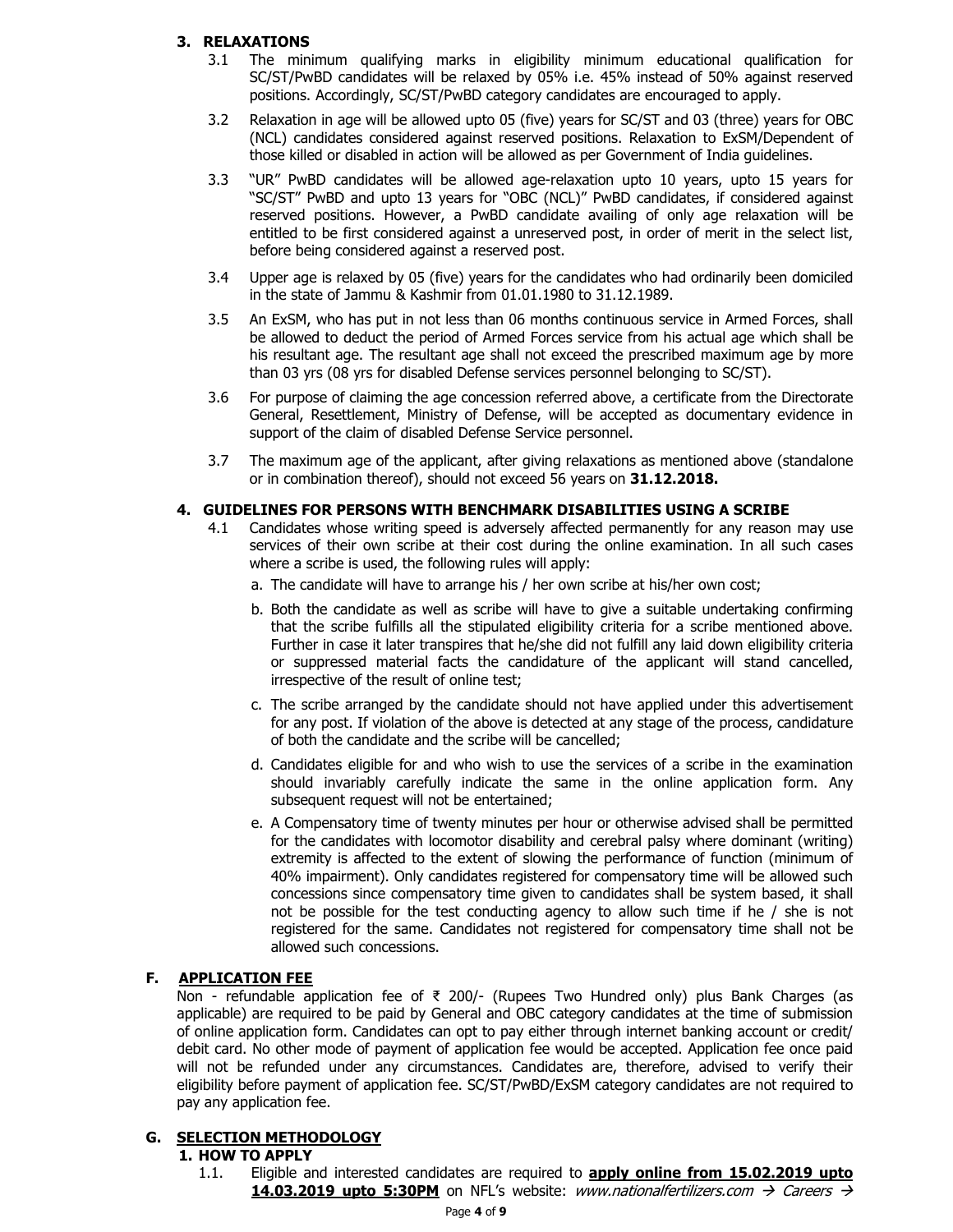Recruitment in RFCL  $\rightarrow$  Recruitment of Non – Executives (Production) at W-3 level. No other mode of application including manual/paper shall be accepted / entertained.

- 1.2. **Only one application per candidate is allowed. The details in online application form can be edited / modified before submission of application fee or final submission of online form and details once finally submitted cannot be changed under any circumstances. Hence, candidates are strictly advised to ensure that they have filled in the correct particulars & details in online application form. It should be noted that false declaration shall render the candidate ineligible from this recruitment process.**
- 1.3. Before applying, candidates should ensure that they fulfill all the eligibility norms.
- **1.4. Candidates who are registered with Local Employment Exchange(s)/ District Sainik Resettlement Board and meeting the prescribed eligibility criteria, whose names are sponsored to Ramagundam Unit of RFCL against this advertisement, are advised to apply Online, failing which their candidature will not be considered.**
- 1.5. Incomplete online applications shall be summarily rejected.
- 1.6. Before registering their applications on the website, the candidates should possess the following and keep it handy:
	- a) Valid E-Mail ID, which should remain valid for at least one & a half year.
	- b) Candidates should have latest passport size photograph (jpg or jpeg file only upto 50 Kb) as well as photograph of signatures in digital format (jpg or jpeg file only upto 20 kb) for uploading with the application form.
	- c) Supporting documents for age, qualification, caste/PwBD certificate and identity proof for uploading (pdf/jpeg/jpg file upto 01MB each).
	- d) Provision to pay examination fee of ₹200/- for General and OBC Candidates.
- 1.6. Online registration involves following steps:
	- a) Step 1: Filling up of Application Go to NFL's Website: www.nationalfertilizers.com  $\rightarrow$ Careers  $\rightarrow$  Recruitment in RFCL  $\rightarrow$  Recruitment of Non – Executives (Production) at W-3 level
		- Read the Advertisement carefully to be sure about your eligibility
		- Click on the link "Apply Online"
		- Fill up all the required fields
		- Ensure the information provided is correct and then submit.
	- b) Step 2: Making Payment
		- Click on "Make payment" which will take you to Payment Gateway, which has been authorized to collect the application fee /processing charges on behalf of RFCL.
	- c) Step 3: Final Registration & Printing of Online Application Form finally submitted.
- 1.7. Once the payment is made, candidates should download and retain a photocopy of their ereceipt and Online Application Form finally submitted as they would be asked to produce them for reference at the document verification or at any stage of selection process.
- 1.8. Fee once paid will not be refunded under any circumstances. Failed Transaction amount will be automatically refunded to same A/c from which payment was originally made, within 15 working days.
- 1.9. Candidates should strictly ensure timely payment of application fee and/or submission of their online applications well before the stipulated last date of submission i.e. **14.03.2019** upto 5:30 PM to avoid last minute rush.
- 1.10. All correspondence with candidates shall be done only on their registered e-mail ID provided by candidate. All information regarding examination schedule/admit card etc. shall be provided through email and / or by uploading on NFL website.
- 1.11. NFL/ RFCL will not be responsible for any loss of email sent, due to invalid/wrong email ID provided by the candidate or for delay/non receipt of information if a candidate fails to access his/her mail/website in time.
- 1.12. Candidates are not required to send any document to NFL/RFCL.

#### **2. ONLINE EXAMINATION**

2.1. It should be noted that candidature of all the applicants would be provisional and would be allowed to be appear in online examination on the presumption that they meet the eligibility criteria for the post which they have applied for. Their candidature would, however, be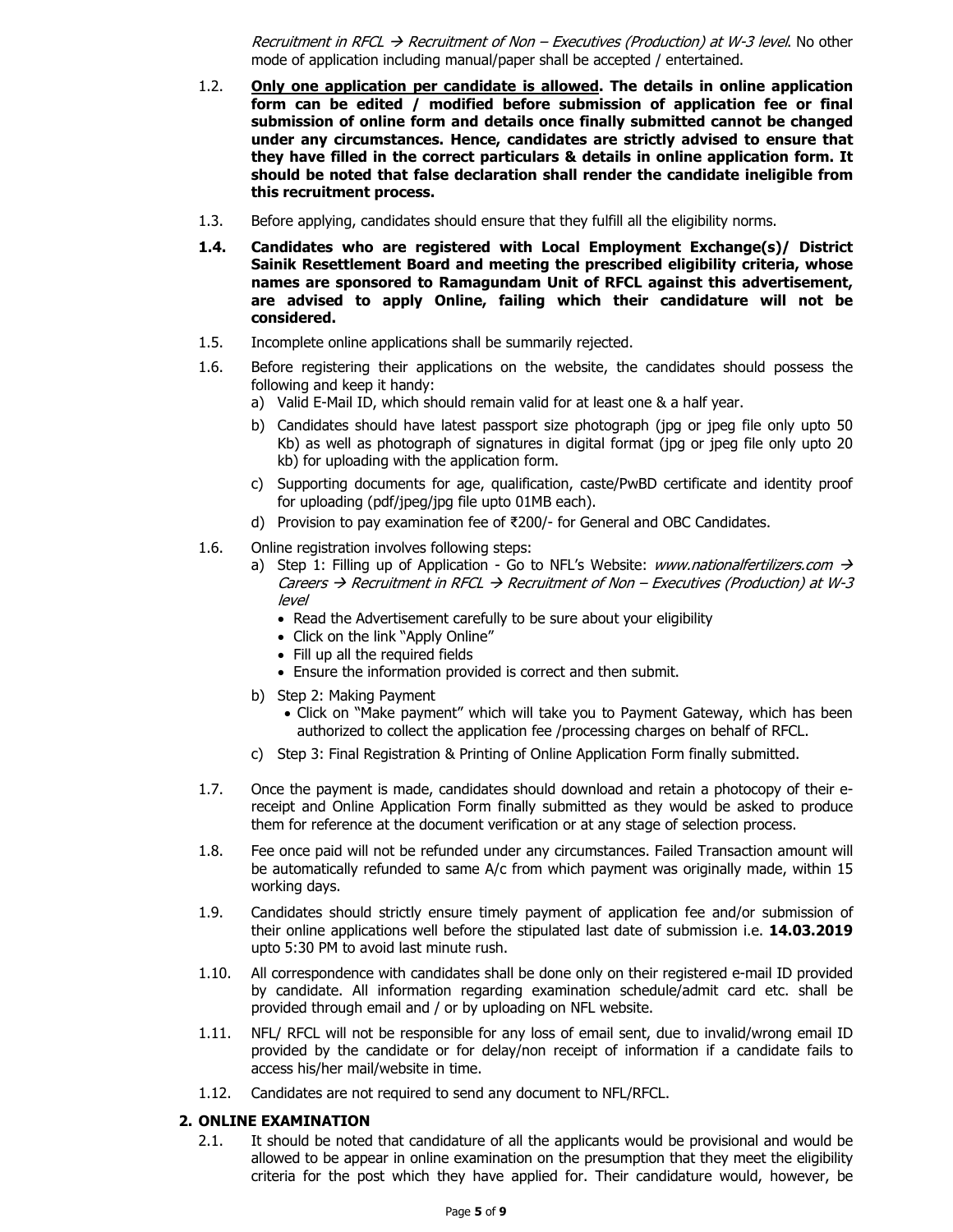subject to meeting of advertised eligibility criteria and verification of certificates & testimonials etc. at the time of document verification, as & when called for.

- 2.2. Candidates will be required to appear for **computer based online objective type test**, on the day, date, time & venue as mentioned in the **Admit card**, which shall be issued well in time before the date of online examination. The candidates will be allowed to appear in Online Test only if they possess the valid Photo Admit Card indicating roll number, name & address of the allocated test centre and guidelines for the online test. Photo Admit Card in respect of such eligible & provisionally shortlisted candidates will be made available on the www.nationalfertilizers.com  $\rightarrow$  Careers  $\rightarrow$  Recruitment in RFCL  $\rightarrow$  Recruitment of Non – Executives (Production) at W-3 level for RFCL and such candidates will also be intimated for the same through SMS on their mobile number & through email on their E-Mail ID as mentioned in their online application form. Candidates have to download their Admit Card from the website for appearing in online test. Admit Cards will not be sent by post. NFL/RFCL will not be responsible for any delay or non-delivery of intimation sent electronically through SMS or e-mail, as the case may be or inactiveness of e-mail account submitted by the candidate during online registration. No other communication will be sent to such candidates for this purpose. Hence, candidates are advised to regularly checking their e-mail account (including junk mailbox) for any communication from NFL/RFCL. Responsibility of receiving, downloading and printing of admit card/any other information shall be of the candidate.
- 2.3. **The online test will be conducted at any one of the centres at Jammu/Kashmir, Bhopal, Delhi & NCR, Lucknow, Hyderabad, Patna, ,Bhubneswar, Kochi, Pune, Amrawati, Ramagundam, Chennai, Bangaluru, Kolkata, Karimnagar, Pedapalli, Mancherial** . Candidates would be required to select two preferences of above-mentioned cities for giving their online examination. However, NFL/RFCL will not be bounded to allocate centre in the preferred city(ies) as indicated by the candidates in their online application form. No request for change of examination centre will be entertained after final submission of online application form. NFL/RFCL reserves the right to cancel or add any centre depending upon the response of candidates in that area/centre.
- 2.4. Candidates have to make their own arrangement for travelling, lodging and boarding for appearing in online test and no TA/DA will be paid in this regard.
- 2.5. The online test for the above mentioned posts will be held on the same day unless it is not possible to conduct the same due to any unforeseen or technical reasons. In case of any mis-happening or delay or rescheduling the online test at any or all of the test centres, candidates would be communicated fresh date of online test and no queries will be entertained in this regard. In the event of rescheduling of test or change of any test centre due to unforeseen or technical reasons, candidates would have to make their own arrangement to attend the online test and NFL/RFCL shall not be held liable for such delay/rescheduling of online test and no TA/DA will be paid for appearing in the online test on this account also.
- 2.6. The online test will have two parts, Discipline related and Aptitude related. Medium of Test will be in Rajbhasha (Hindi) and English. Duration of test will be 02 hours (120 minutes). The total number of questions will be 150, of one mark each, out of which 100 questions would be from mix of course curriculum of qualifying Diploma/Course, as applicable for each post & discipline, and 50 questions from General English, Quantitative Aptitude, Reasoning & General Knowledge / Awareness. There will be no negative marking for wrong answer. The examination level of the domain subject will be of minimum prescribed educational qualification, as applicable for each post.
- 2.7. The date of online test shall be communicated to the candidates through admit card to be downloaded from NFL website www.nationalfertilizers.com. No request for change in examination date would be entertained.
- 2.8. Mere issuance of Admit card shall not imply acceptance of candidature. Candidature of a registered candidate is liable to be rejected at any stage of recruitment process or even after joining, if any information provided by the candidate is found to be false or not in conformity with the eligibility criteria at any stage.

#### **3. FINAL SELECTION**

3.1. Junior Engineering Assistant Grade II being Group 'C' Non - Executive (Worker) level posts, there will be no interview and selection of the candidates for appointment shall be made purely on the basis of marks obtained in online test and subject to verification of certificates/testimonials etc. Candidates selected as Junior Engineering Assistant Grade II shall be reporting to Shift Engineers / Engineers.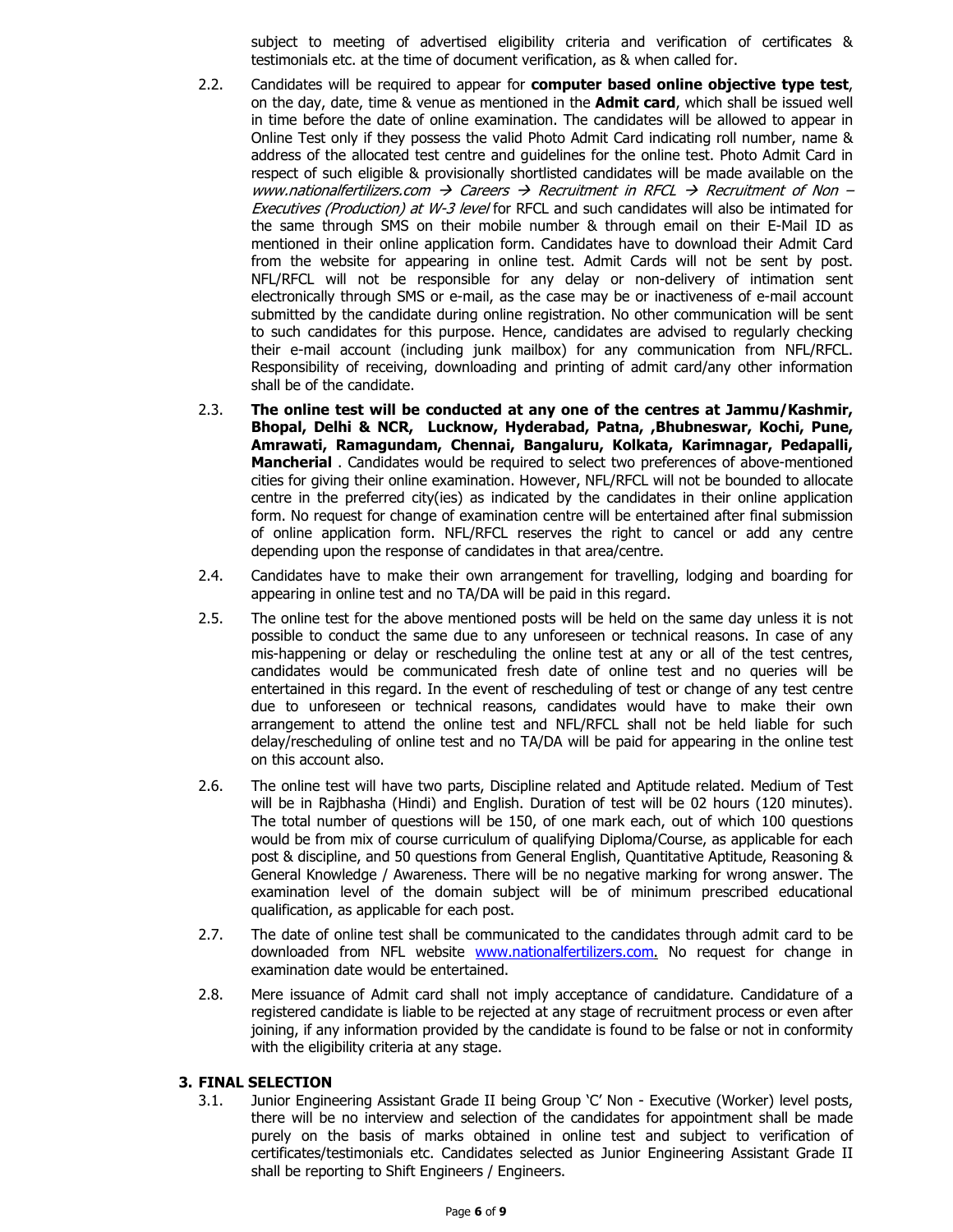- 3.2. Separate merit list will be drawn for General/SC/ST/OBC(NCL) candidates with reference to the number of available vacancies for each category. Merit list of suitable candidates shall be prepared on the basis of performance in the online test. **Candidates would be required to score minimum 50% marks i.e. 75 or more marks in online test and all such candidates would be empanelled Discipline-Category wise in order of merit**.
- 3.3. In case two or more candidates score equal marks in the online examination, percentage of marks in the qualifying examination i.e. Diploma in Engineering / Graduation would be considered for drawing up merit list. In case percentage of marks are also equal in the qualifying examination, the date of birth of the candidates will be considered for preparing merit list i.e. the candidates born earlier will be considered as senior in the merit list. The candidates having prescribed minimum basic qualification of Diploma in Engineering / Graduation will be considered as senior to the candidates having higher qualification like B.E./B.Tech./MSc etc. without having minimum basic qualification of Diploma in Engineering / Graduation for drawing up merit list.
- 3.4. SC/ST/OBC (NCL) candidates can be considered under general standard of merit against the un-reserved posts provided no relaxation in age, minimum educational qualification marks etc. is availed of/extended to them. Thus, candidates availing relaxation will be considered against reserved positions within their category in order of merit. PwBD and ExSM candidates, if found suitable, will be considered against reserved vacancy irrespective of their position in the Merit List (in order of merit within the category) on horizontal reservation policy. However, a PwBD candidate availing of only age relaxation will be entitled to be first considered against unreserved post, in order of merit in the select list, before being considered against a reserved post.
- 3.5. It is reiterated that in addition to the notified vacancies, panel of candidates shall also be created for unforeseen vacancies, including but not limited to vacancies caused by cessation of service of selected candidates, arising within one year from date of empanelment. Posts shall be filled according to reservation position.

## **H. APPOINTMENT & PLACEMENT**

- 1. Candidature of the applicant would be provisional and subject to subsequent verification of certificates/testimonials etc. at the time of document verification, as & when called for. Candidature of the candidate is liable to be rejected if it is found that he/she does not meet the advertised eligibility criteria for the post he/she has applied for, irrespective of his merit position on the basis of marks secured in online examination. This clause be read with **Clause No. I.7** of this advertisement also.
- 2. Candidates shortlisted on the basis of marks secured in online examination in order of merit shall be called for document verification and if found suitable, will be issued offer of appointment by RFCL.
- **3. Candidates selected for post of Junior Engineering Assistant Grade II would be required to work in general and/or rotating shifts depending upon work exigencies.**
- **4. Selected candidates will be initially posted in that Ramagundam Unit of RFCL, however, they can be posted in any of the other Units/Offices/Joint Venture(s) of RFCL depending upon the administrative requirements of Organization at any point of time.**
- 5. Candidates should have sound health and selected candidates, before joining, will be required to get Medical Fitness Certificate from Civil Surgeon.
- 6. Appointment of selected candidates would be subject to Medical Fitness and verification of Character & Antecedents and Caste/PwBD certificate (if applicable) from the concerned District /Competent Authorities.

#### **I. IMPORTANT INSTRUCTIONS**

- 1. Candidates are advised to carefully read the full advertisement carefully and ascertain their eligibility before submitting their online applications.
- 2. While applying the candidates should mention their full name as it appears on the matriculation school certificate. Certificate issued by a Board of Secondary Education for passing Matriculation shall be the only acceptable document in support of proof of age.
- 3. Candidates employed in Central/State Government/Quasi-Government/Public Sector Undertakings/ Autonomous Bodies as on **31.12.2018** shall be required to produce 'Permission letter / No Objection Certificate' at the time of document verification from their employer indicating permission from the Management for them to apply for the post of Junior Engineering Assistant Grade II in RFCL. Such candidates, if offered appointment, shall be required to submit proper & unconditional "**Relieving Memo./Discharge Order/Release Order"** from their employer at the time of joining, without which they will not be allowed to join.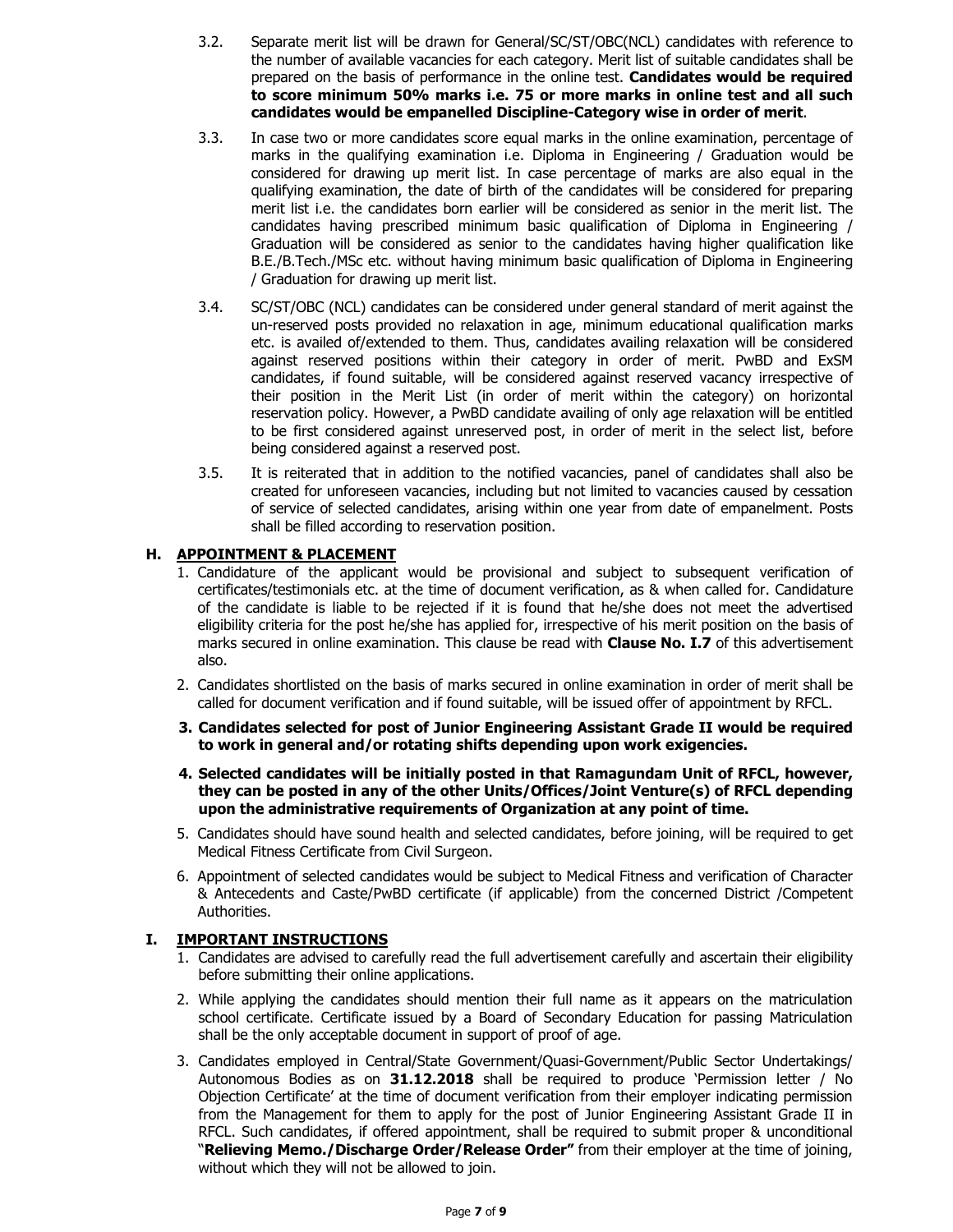- 4. Candidates in online application form have to necessarily declare and provide details in case he/she has been arrested, prosecuted, kept under detention or fined, FIR filed in any Police Station, convicted by the Court of Law for any offence debarred / disqualified by any Public Service Commission from appearing in its examination or if proceedings are pending against him in any Court of Law.
- 5. Details once submitted in the online application form will be final and any request for any change including change in correspondence address/email address/mobile number/category shall not be entertained. Candidates are, therefore, advised to carefully fill up their online application.
- 6. The minimum educational qualification is the minimum criteria and mere possession of the same by the candidate does not entitle him/her for participating in the selection process. NFL/RFCL's decision on all the matters relating to eligibility, acceptance or rejection of the application, mode of shortlisting or selection, cancellation of the selection process etc. shall be final & binding. No queries or correspondence shall be entertained in this regard.
- 7. Mere admission to the selection process does not imply that NFL/RFCL is satisfied about candidate's eligibility. The candidates should ensure that the details mentioned in the application form are correct and are in conformity with the eligibility criteria for the post applied for, as mentioned in the advertisement. The candidature of all applicants would be provisional and subject to subsequent verification of certificates/testimonials, Caste/PwBD/ExSM etc. Candidates, if shortlisted, would be required to bring in all original certificates at the time of document verification, failing which they may not be issued offer of appointment / allowed to join. In case it is detected at any stage (even during employment) that a candidate does not fulfill any of the advertised eligibility criteria or has furnished false or incorrect or incomplete information or given false declaration or suppressed any material fact or information having any bearing on his candidature, he/she shall render himself/herself ineligible and the candidature / appointment of the candidate will be liable to be cancelled or terminated forthwith, if recruited, without making any reference.
- 8. Further, NFL/RFCL reserves the right to cancel/restrict/enlarge/modify the recruitment/selection process of advertised posts without any further notice or assigning any reasons whatsoever, if need so arises. Filling up of vacancies is solely at the discretion of the Management based on suitability of candidates and no claim will arise for appointment, if some of the vacancies are not filled due to unsuitability/insufficient number of candidates.
- 9. Candidates should possess a valid email ID as the same is mandatorily required for registration for online applications. Candidates are also advised to keep the E-mail ID as well as Mobile Number, as filled-in in their online application form, active for at least one & a half year from cut-off date i.e. **31.12.2018.** No change in the E-mail ID will be allowed once submitted. **All future information/communication regarding participating in the selection process shall be provided through e-mail/SMS to the candidates, found prima-facie eligible, based on the information submitted by them in their online application data**. Responsibility of receiving and downloading of information/communications, etc. will be of the candidate. NFL will not be responsible for any delay in communication/inactiveness of the E-mail ID, loss of email sent due to invalid/wrong E-mail ID submitted by the candidate in online application form and no correspondence in this regard shall be entertained.
- 10.Candidates shortlisted based on the marks secured in online examination and found prima-facie eligible based on the online application submitted will be called for participating in the Selection Process. In case the applicant does not receive any communication within 90 days from the date of publication of this advertisement, it may be presumed that he/she has not been short listed for the Selection Process. Accordingly, candidates are advised to regularly visit NFL's website: www.nationalfertilizers.com  $\rightarrow$  Careers  $\rightarrow$  Recruitment in RFCL  $\rightarrow$  Recruitment of Non – Executives (Production) at W-3 level for the updated information on the selection process.
- 11.Candidates should retain their copy of online Application Form and/or Pay in e-receipt and Admit Card for future reference as they will be asked to produce it at the document verification.
- 12.Any corrigendum/addendum/errata in respect of this advertisement shall be displayed only on NFL's website www.nationalfertilizers.com  $\rightarrow$  Careers  $\rightarrow$  Recruitment in RFCL  $\rightarrow$  Recruitment of Non – Executives (Production) at W-3 level. No further press advertisement will be issued. Hence prospective applicants are advised to visit NFL website regularly for latest update with regard to this advertisement.
- 13.Court of jurisdiction for any dispute pertaining to any issue arising out of this recruitment process will be at Delhi only to the exclusion of all other Courts.
- 14.For queries, candidates may visit the site and consult the Frequently Asked Questions (FAQs) section. Candidates have to ascertain themselves their eligibility vis-à-vis advertised criteria for a post for which they are applying. Other queries, if any, may be addressed to the